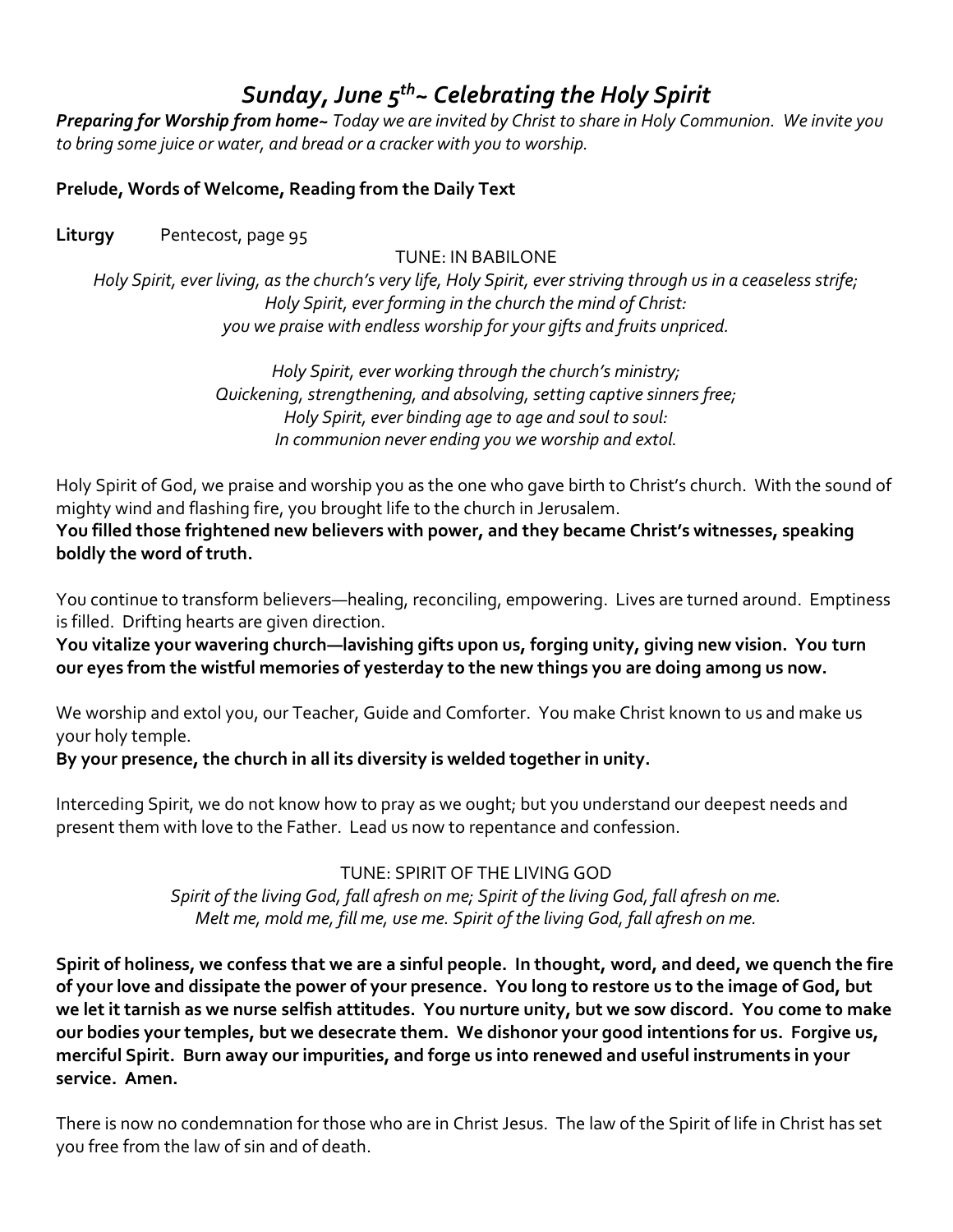We believe God's promise in these last days: I will pour out my Spirit upon all flesh, and your sons and your daughters shall prophesy; your young men shall see visions, and your old men shall dream dreams. Upon both men and women in those days I will pour out my Spirit; and they shall speak my message. **The Spirit of God swells in us if we belong to Christ. The Spirit bears witness with our spirit that we are children of God, and if children, then heirs, heirs of God and joint heirs with Christ.** 

When the Holy Spirit comes upon us, we receive power, and we become God's witnesses. **The fruit that the Spirit brings to the lives of those who follow Christ is love, joy, peace, patience, kindness, generosity, faithfulness, gentleness, and self-control.** 

The diverse and empowering gifts of the Spirt are given to each one for the common good. None of us is useless to God. None of us is sufficient alone. We serve through the body of Christ, and we depend on the people of Christ.

**The Spirit's gifts are given to equip believers for the work of ministry, to build up the body of Christ, until all of us come to the unity of faith and the knowledge of the Son of God.** 

#### TUNE: BEECHER

*For your gift of God the Spirit, power to make our lives anew, pledge of life and hope of glory, Savior, we would worship you. Crowing gift of resurrection sent from your ascending throne, fullness of the very God-head, Come to make your life our own.* 

*Father, grant your Holy Spirit in our hearts may rule today, grieved not, quenched not, but unhindered, Work in us his sovereign way. Fill us with your holy fullness, God the Father, Spirit, Son; in us, through us, then forever, Shall your perfect will be done.* 

## **Prayers of Intercession**

Come, heavenly Dove, and light upon us. Anoint us to bring good news to the poor, to proclaim release, recovery, and freedom to those in need.

**Empower us to work for God's kingdom in such a way that life becomes a Jubilee, for us and for all people.** 

Lift up the lonely, the neglected, the outcast. Comfort the grieving. Restore the lost. Be the advocate of the afflicted.

## **Teach all your people. Remind us of Jesus, and lead us into all the truth.**

Keep us on the edge of dynamic living, wrapped in the flames of new beginnings, and filled with power for personal renewal.

**Form us in the likeness of Christ, that we may glorify God's name.** 

Renew your church. Fill stagnant and empty lives with the breath of God. Overcome our apathy, and energize us with your engaging presence.

**Give your church new vision, new hope, and a driving desire to claim the promise of new birth.** 

Spirit of power, work in all who confess the risen Christ to spread your message of hope, love, and salvation to every person and nation.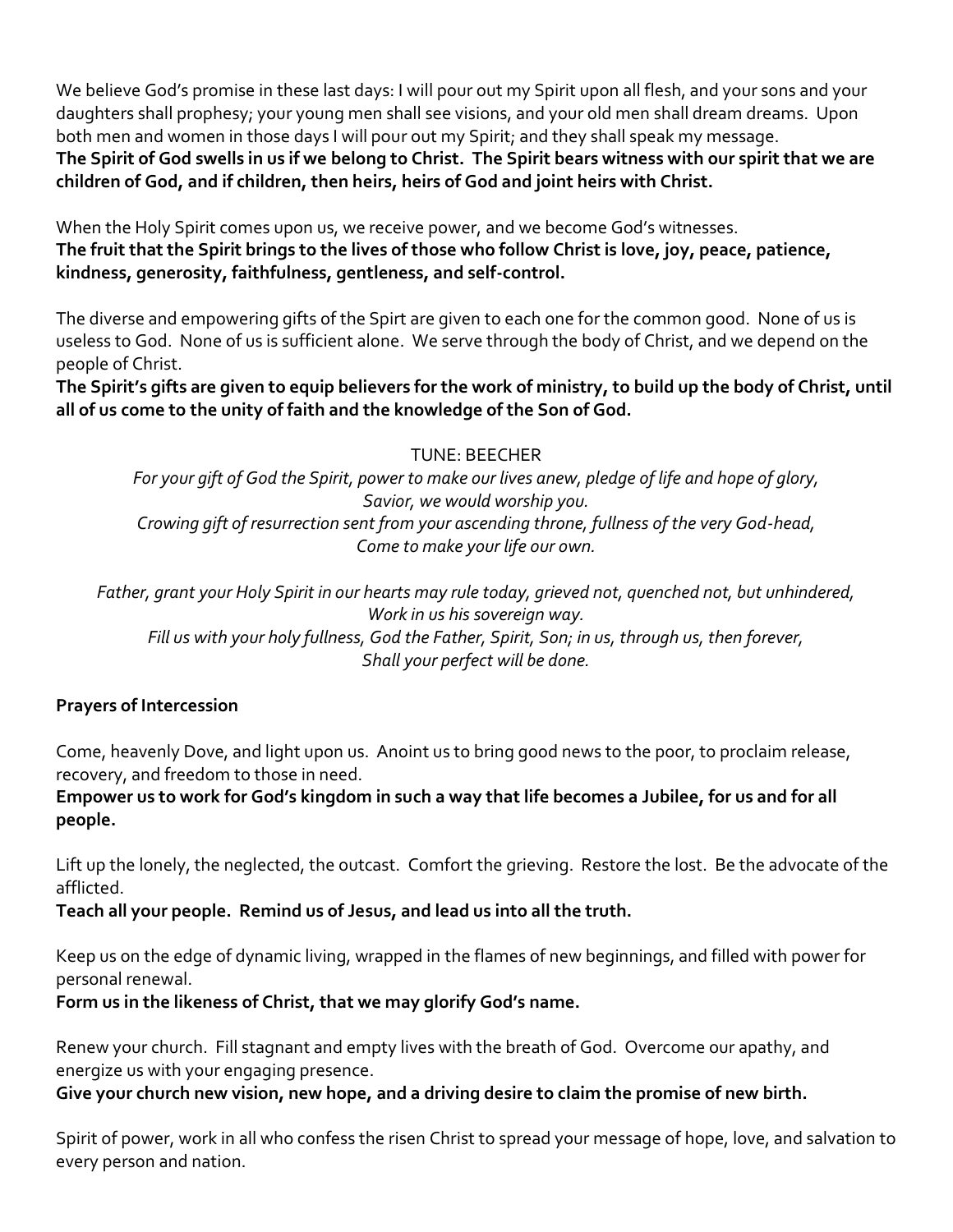#### **Hasten the day when every tongue will confess that Jesus Christ is Lord.**

#### TUNE: AZMON

*Spirit of truth, and grace and power, blow through your church, we pray. Transform us from this very hour in all we do and say.* 

*Anoint us all to be good news to sad and weak and poor. Make us the instrument you use to praise the Savior more.* 

*Pour out your gifts, wrap us in flames of energy and drive; And make our goal, our guiding aim, that Jesus' church will thrive.* 

#### **Meditation with Youth and Children**

**Scripture** Acts 2:1-21 **Sermon** *Celebrating the Holy Spirit* 

## **Our Offerings** *Celebrating the ways we can offer ourselves and our resources to reflect Christ's light in our care for others*

>Financial Tithes and Offerings can be mailed into the church office at 1707 South Oneida, Green Bay 54304 >Electronic direct deposit forms can be secured from the church office- call 920.499.4433 >Online Giving can be accessed a[t https://mmfa.info/west-side-moravian-church-wi-donation-form/](https://mmfa.info/west-side-moravian-church-wi-donation-form/)

#### **The Lord's Supper**

Grace, mercy, and peace, from God our Father, and from the Lord Jesus Christ be with you all. **Amen. Thanks be to God.** 

*A Sign of Peace- to indicate oneness in Christ and the desire to be at peace with one another.*

Breaking of the Bread *After words of Institution, Take and Eat in Silence* 

The Cup of Salvation *After the words of Institution, Take and Drink in Silence* 

Whenever you eat this bread and drink this cup, you proclaim the Lord's death, **Until he comes.** 

*A sign of Peace- To show renewed dedication and unity of purpose in the service of Christ.*

**Closing Hymn** "Holy Spirit, Still Creating" #496 vs. 4

*Gifts may differ, as may service, yet we follow one true Lord, Manifested in your presence, for the common good out- poured.* 

## **Benediction & Postlude CCLI 172614**

This service can be viewed after the service on our facebook page @westsidemoraviangreenbay/facebook or our website,wsmoraviangb.org